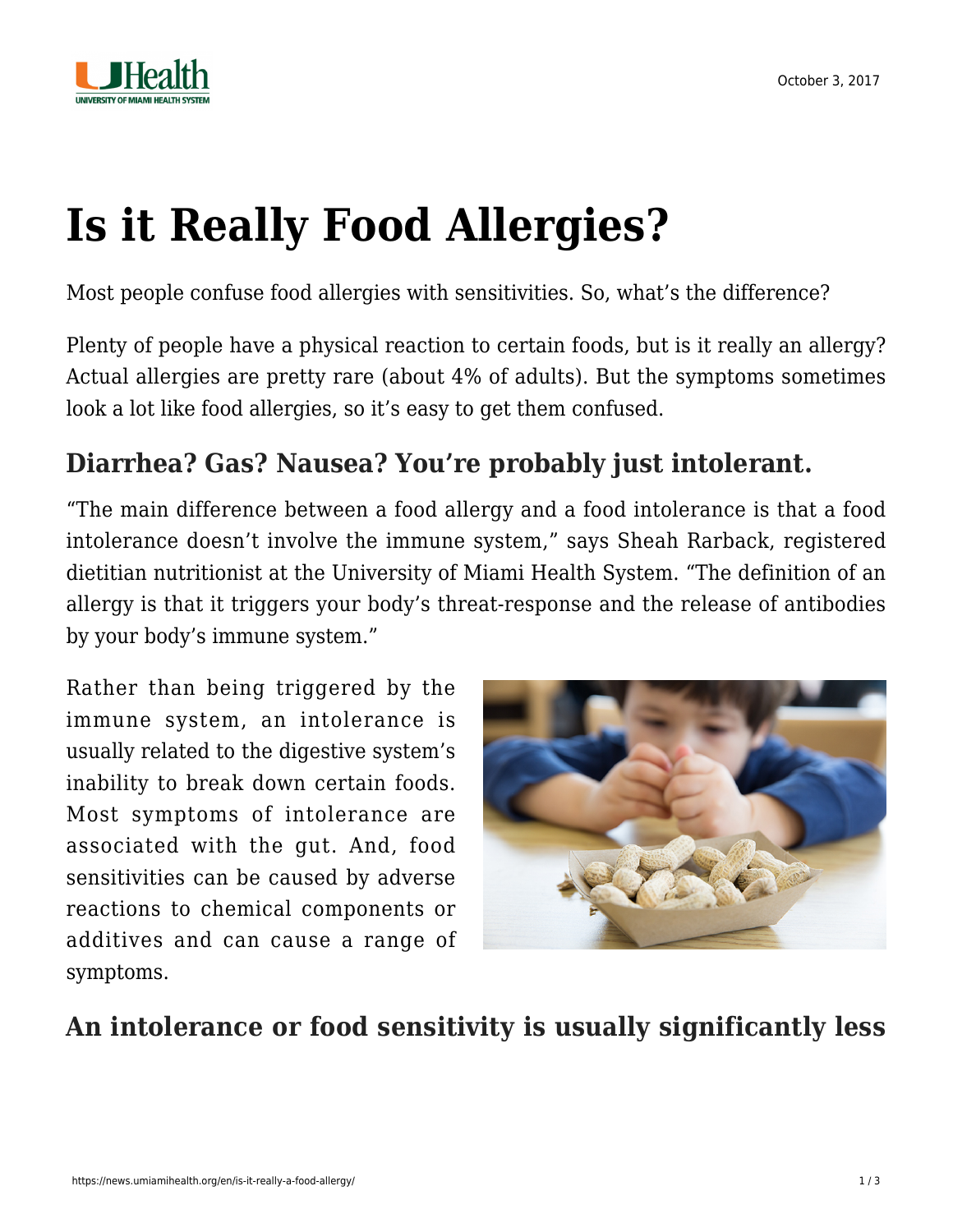

#### **serious than an actual allergy.**

Their symptoms can be treatable with dietary changes or medications.

Some common examples:

- **Lactose Intolerance:** An inability to digest lactose, the primary carbohydrate in dairy, due to lack of an enzyme. Symptoms are diarrhea, abdominal pain and bloating.
- **Gluten Intolerance:** An inability to digest gluten, a protein in wheat. Eating wheat causes reflux, nausea, headaches, fatigue, and depression.
- **Histamine sensitivity/intolerance:** An inability to digest food-based histamines that trigger a bodily response that is similar to an allergic reaction.
- **A sensitivity to sulfites** or other additives in foods that can trigger a bodily response similar to an allergic reaction.

### **Something more severe? Could be an allergy.**

As many as 15 million people suffer from food allergies, triggered by almost 200 different types of foods. Each person's physical response can be dramatically different. In general, Sheah warns that "the body's immune response to foods can have symptoms that are much more severe than what you would experience with a food intolerance or sensitivity."

When it comes to allergies, it doesn't take very long for the body to react. The symptoms of an allergic reaction to food can encompass a response from your entire body - not only your gut. They can range from mild to severe. A person with an allergy may eat an offending food and have a mild reaction. But, the next time they eat the same food the reaction can be severe.